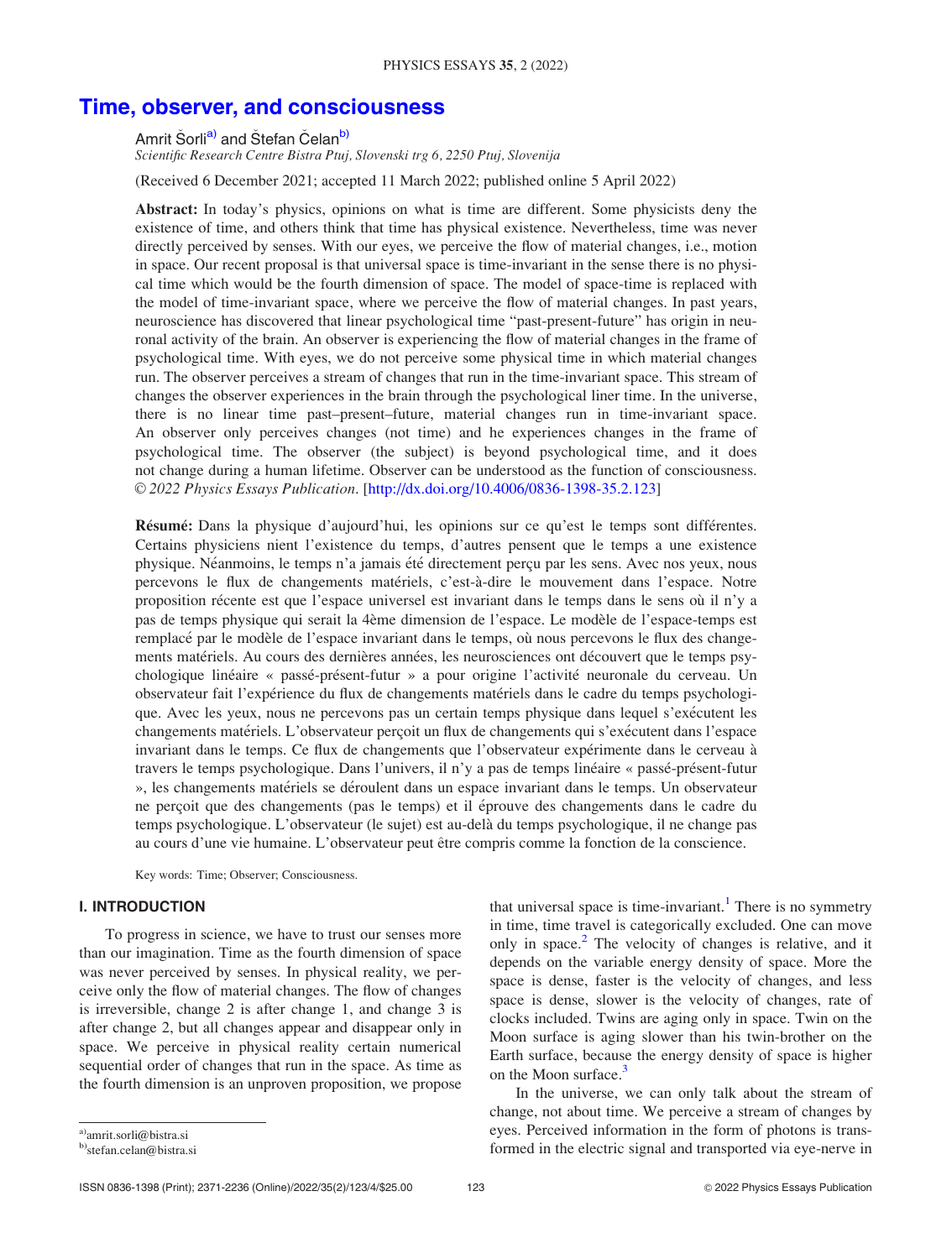

FIG. 1. (Color online) Experience of change through the neuronal time.

the center of the brain that is responsible for sight. Here, information is first elaborated in the frame of linear phycological time past–present–future that has origin in the neuronal activity of the brain. $4$  This is so-called "neuronal time" (Fig. 1).

When the observer measures a given material change with a clock, time as duration appears. Changes do not have a duration on their own, and duration is the result of measurement from the side of the observer. $<sup>5</sup>$  $<sup>5</sup>$  $<sup>5</sup>$  In this view, observ-</sup> er's act of measurement is creating time that we use in physics. In physics, time essentially is understood as the duration of change, i.e., motion.

### II. INNER PSYCHOLOGICAL TIME AND EINSTEIN'S NOW

In today's psychology and cognitive science, it is widely accepted that we perceive some physical time that is running in the physical reality. Experience of physical time depends on emotions, on taking drugs, on meditative states. The flow of physical time one will experience faster or slower depending on various psychosomatic factors. $6-10$  Authors are presuming that some physical time is running in the physical reality. This presumption seems flawed, because there is no single data that changes run in some physical time. Inner psychological time is shaped accordingly to the emotions, meditative states, and use of drugs. This modification of psychological time changes the experience of an external event that runs in time-invariant space and has nothing to do with the flow of physical time that does not exist.

Perception of moving objects also has an impact on the flow of inner psychological time. $11,12$  In our model, the object is moving only in space. Its motion influences the flow of inner psychological time.

The novelty of our model is that physical time does not run only changes run in time-invariant space. We do not perceive by senses some physical time. The only existing time is psychological time and is the result of neuronal activity. The observer only experiences his/her neuronal time that sometimes runs faster, sometimes runs slower, or also stops.

In the universe, there is no time. The universe is timeless. Humans, we experience the timelessness of the universe as NOW. Einstein has said: "For us believing physicists the distinction between past, present, and future only has the meaning of an illusion, though a persistent one."<sup>[13](#page-3-0)</sup> Einstein was worried about this NOW that is outside the realm of science: "Einstein said the problem of the Now worried him seriously. He explained that the experience of the Now means something special for man, something essentially different from the past and the future, but that this important difference does not and cannot occur within physics. That this experience cannot be grasped by science seemed to him a matter of painful but inevitable resignation. So he concluded that there is something essential about the Now which is just outside the realm of science."<sup>[14](#page-3-0)</sup> The universe is running in NOW. In this NOW, the only existing time is psychological time. Material changes run in NOW. In our model, NOW is the intrinsic property of time-invariant superfluid quantum space  $(SOS)$ .<sup>[1](#page-3-0)</sup>

### III. OBSERVER AS A FUNCTION OF CONSCIOUSNESS

The intrinsic property of consciousness is awareness of mental activity. A conscious observer can observe the way his/her mind functions. The observer is not part of the mind and is not part of the psychological time. We are proposing a model where the observer is the function of consciousness that is n-dimensional. Atoms, molecules, and cells are threedimensional (3D). Atoms are made out of elementary par-ticles that are four-dimensional.<sup>[1](#page-3-0)</sup> Neuronal psychological time is based on three-dimensional neuronal activity. The human mind is four and more dimensional. Consciousness is n-dimensional. Lower dimensional realities are existing in higher dimensional realities.<sup>[15](#page-3-0)</sup> Consciousness is communicating with three-dimensional reality via pilot n-dimensional photons that are carriers of higher cognitive functions of the human mind (Fig. 2). $^{16}$  $^{16}$  $^{16}$ 

Our model of consciousness and mind elegantly explains remote viewing: "Remote viewing is a methodological approach for the investigation and application of precognition and real-time psi. Psi is an inherent ability that enables us to describe and experience non-inferential objects and events in the distance and in the future. While some may not have this inherent ability, others may have it at varying degrees of proficiency—from a once-in-a-lifetime experi-ence to giftedness that enables psi on demand."<sup>[17](#page-3-0)</sup> Remote viewing of distant objects and even events in the future is the function of consciousness that contains the entire universe. All that has happened has occurred in the same consciousness and all that will happen will occur in the same consciousness. Some people's mind is able to receive the information directly from consciousness.

It is difficult to imagine: Consciousness as the medium (the primordial field) in which the year 2022 will appear, is





FIG. 2. (Color online) Consciousness, mind, and neuronal time.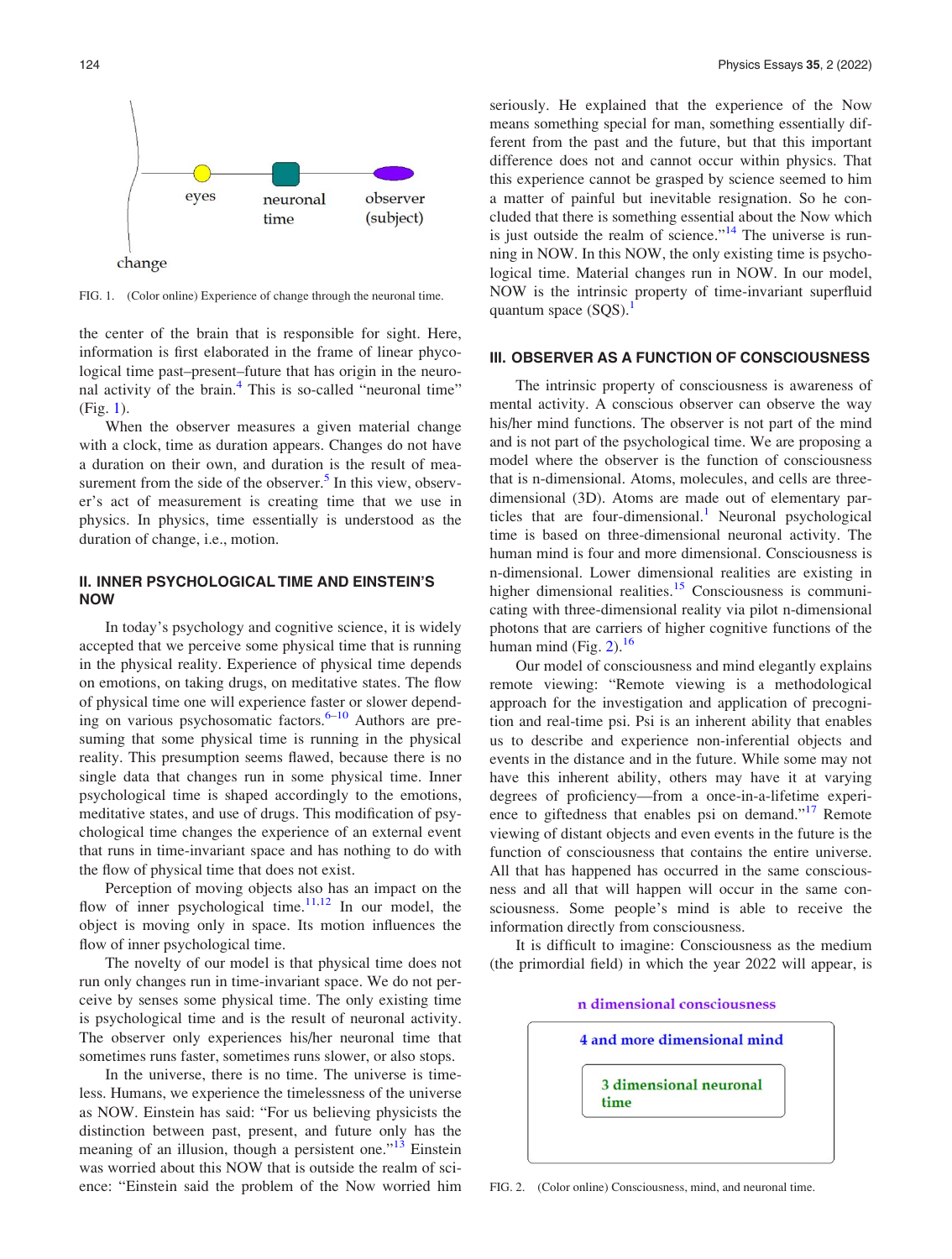already present. All phenomena that humans perceive by senses are subjected to change and are experienced in the frame of psychological time. Consciousness is not changing and cannot be perceived in the frame of psychological time. Change and motion happen in physical space that is existing in consciousness. That is why space is always NOW.

## IV. THE MODEL OF ONTOLOGICAL LAYERS OF EXISTENCE IS INEVITABLE

20th-century science has discovered that matter can be transformed into electromagnetic energy and opposite. Matter and energy have been proclaimed as the only existent physical reality. Space was seen as a by-product of matter. 21st-century science has discovered that space is not "empty," space is a kind of energy, we call it with different names: "superfluid quantum space," "superfluid quantum vacuum," or short "vacuum." Einstein has predicted that universal space has four dimensions. This would mean that the energy of space is actually four-dimensional and that elementary particles that are different forms of space are also four-dimensional.<sup>[1](#page-3-0)</sup> Superstring theory predicts the existence of ten dimensions. The theory requires the necessity of an ontological hierarchy of higher dimensions. In the model of "superfluid n-dimensional space,"<sup>[1](#page-3-0)</sup> atoms have the lowest ontological status. Elementary particles that build atoms are four-dimensional and of higher ontological status. Biophotons in a living organism are bridging atomic threedimensional layer with the layers of time mind that extends toward the n-dimensional layer of consciousness. Electromagnetic energy (biophotons) is the lowest layer of the mind. Higher layers of the mind have higher ontological status, and finally, consciousness has the highest ontological status. The mind can exhibit remote viewing that cannot be exhibited by the brain. Consciousness can exhibit compassion that cannot be exhibited by the mind. The ontological hierarchy of different layers of existence is mathematically described by the number of their dimensions.

## V. CONSCIOUSNESS AS AN N-DIMENSIONAL **REALITY**

The result of several pieces of research is that the superfluid quantum vacuum, also named superfluid quantum space (SQS) is the physical origin of the universal space, the fundamental arena of the universe. $1,18$  Superfluid quantum space (SQS) has a general *n*-dimensional complex structure  $\mathbb{C}^n$ ; every point of it has complex coordinates

$$
z_i = x_i + iy_i. \tag{1}
$$

 $(x_i, y_i)$   $(i = 1, ..., n)$  is an ordered *n*-tuple of real numbers  $[(x_i, y_i) \in \mathbb{R}^n]$ ; for the purpose of this paper, we consider its subset  $\mathbb{C}^4$  where all elementary particles are different structures of  $\mathbb{C}^4$ SQS and have four complex dimensions  $z_i$ .

Elementary particles proton, electron, and photon are four-dimensional structures of the  $\mathbb{C}^4$ SQS and have according to the existing quantum theory almost infinite lifetime. Sbitnev's proposal is that elementary particles are different vortex structures of superfluid quantum space.<sup>[18](#page-3-0)</sup> Fritz Popp's and Cohen's research has shown that a living organism has a coherent electromagnetic field that plays an essential role in the organism's function.<sup>[19](#page-3-0)</sup> Electromagnetism is a bridge between the atomic three-dimensional layer of life and higher dimensional layers. Electromagnetic fields are carried by the complex four-dimensional superfluid quantum space  $C<sup>4</sup>$ SQS. Our proposal in this article is that life is an "orchestra" of the higher dimensional layers of  $\mathbb{C}^n$ SQS. A fundamental particle of consciousness in our model is the photon of the n-dimensional layer of  $\mathbb{C}^n$ SQS; its frequency tends to the infinite. The energy of the "consciousnessphoton" is following:

$$
E_c = \nu_{\Rightarrow \infty} h,\tag{2}
$$

where  $\nu$  is the photon frequency and h is a Planck constant. Consciousness is governing life via lower dimensional SQS by the pilot photons. Biophotons are studied in detail by Popp and Cohen.<sup>[19](#page-3-0)</sup> It is experimentally proved that photons in integrated photonic devices have a spin. $^{20}$  $^{20}$  $^{20}$  Left spin, we can take like 1, and right spin we can take like 0. When a biophoton is passing the microtubule, it passes the information via its spin.  $C^4$ SQS photons have four bites of the information. They are getting information from higher dimensional SQS photons and are passing it to the microtubule.[16](#page-3-0) The research group from China has proved that human high intelligence is involved in the spectral redshift of biophotons activities in the brain. $21$ 

In our model, higher dimensional layers of  $\mathbb{C}^n$ SQS are the information basis for the development of life. The equation for the increase in information in higher dimensional layers of SQS is following:

$$
C_k(n) = \frac{n!}{(r!(n-r)!)},
$$
\n(3)

where *n* is the number of SQS dimensionality, and  $r = 3$ because microtubules are three-dimensional. A fourdimensional biophoton carries 4 bits of information:  $[X_1,X_2,X_3], [X_2,X_3,X_4], [X_1,X_2,X_4], [X_1,X_3,X_4]$  and transfers it to the 3D microtubules (Table I).

In n-dimensional SQS, the amount of information is infinite. Seems, life and the entire universe are functioning via binary logic and binary transfer of information. That is why we managed the immense development of computers; we discovered the mechanisms of information storage and transfer that are universal. The numbers sequence

TABLE I. Information density in higher dimensions of  $\mathbb{C}^n$ SQS.

| $\mathbb{C}^4$ SQS     | 4 bit        |
|------------------------|--------------|
| $\mathbb{C}^5$ SQS     | 10 bit       |
| $\mathbb{C}^6$ SQS     | 20 bit       |
| $\mathbb{C}^7$ SQS     | 35 bit       |
| $\mathbb{C}^8$ SQS     | 56 bit       |
| $\mathbb{C}^9$ SQS     | 84 bit       |
| $\mathbb{C}^{10}$ SQS  | 120 bit      |
| $\mathbb{C}^{100}$ SQS | 161 700 bit  |
| $\mathbb{C}^n$ SOS     | $\infty$ bit |